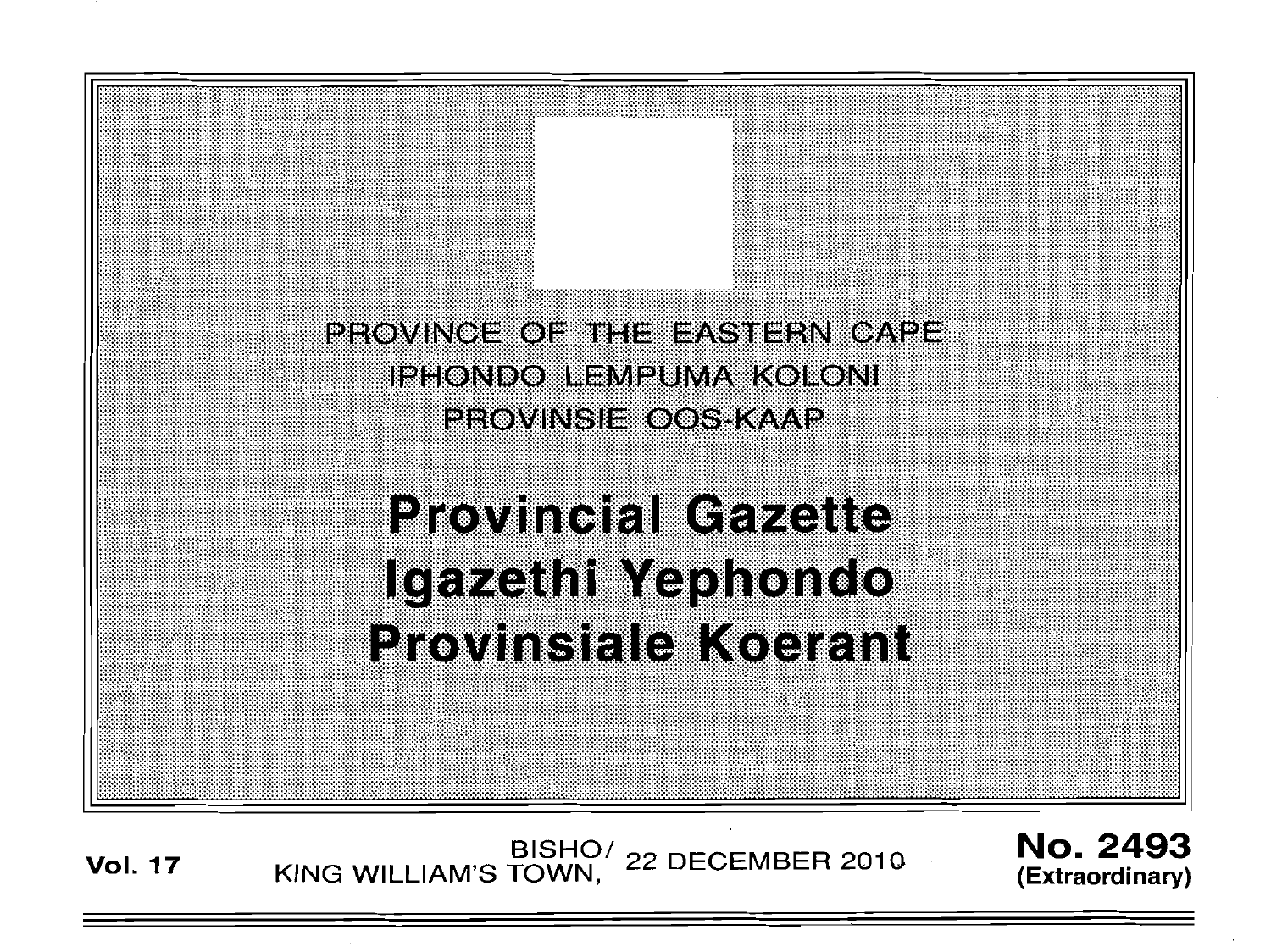## IMPORTANT NOTICE

The Government Printing Works will not be held responsible for faxed documents not received due to errors on the fax machine or faxes received which are unclear or incomplete. Please be advised that an "OK" slip, received from a fax machine, will not be accepted as proof that documents were received by the GPW for printing. If documents are faxed to the GPW it will be the sender's responsibility to phone and confirm that the documents were received in good order.

Furthermore the Government Printing Works will also not be held responsible for cancellations and amendments which have not been done on original documents received from clients.

# **CONTENTS • INHOUD**

No. GENERAL NOTICES 403 Eastern Cape Liquor Act (10/2003): Lodgement of applications for registration .......................................................... . 404 do.: Lodgement of applications for transfer of certificate of registration ....................................................................... . Page Gazette No. No. 3 4 2493 2493

5

2493

405 do.: Lodgement of applications for removal of certificate of registration ...................................................................... .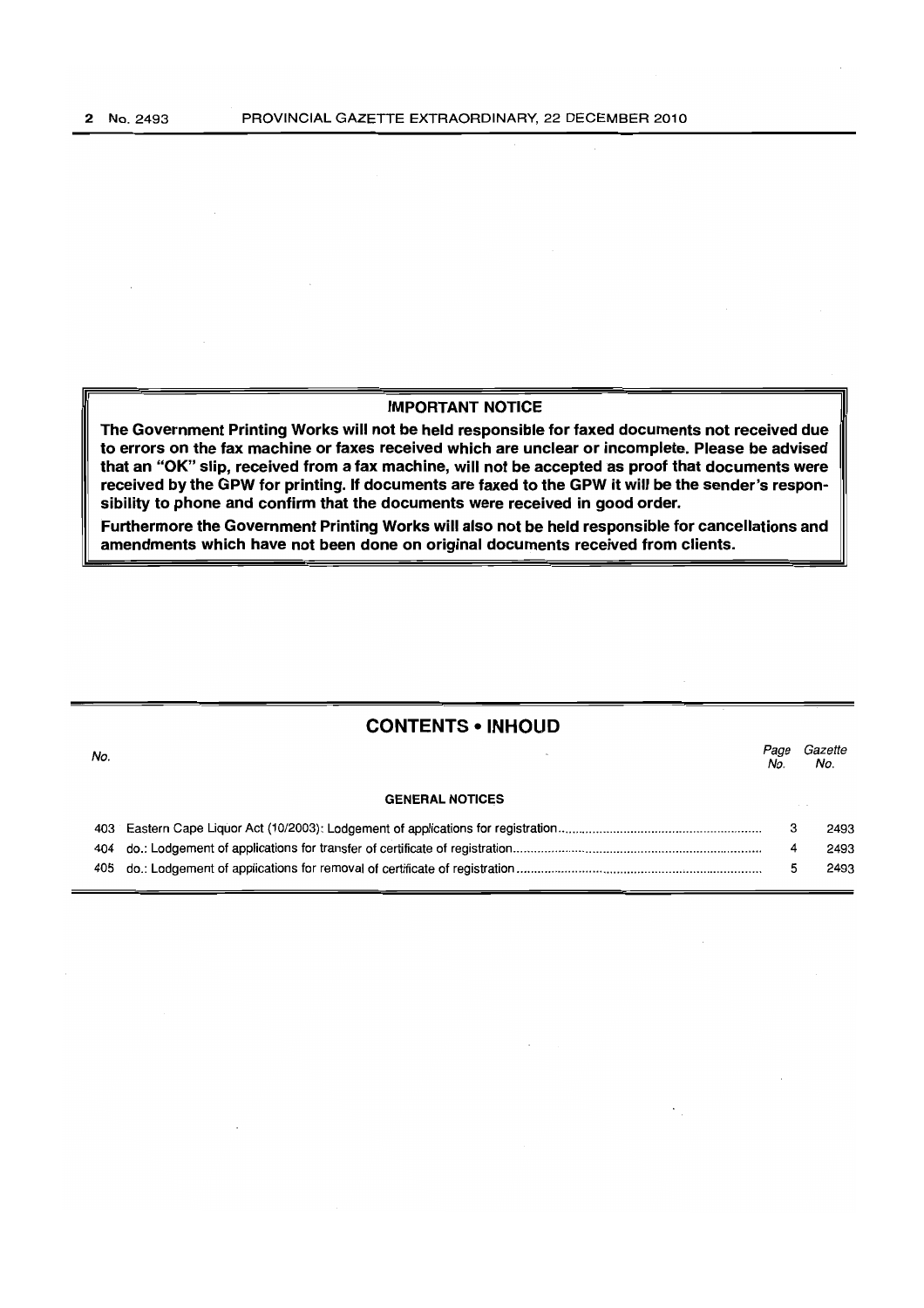# **GENERAL NOTICES**

No. 403

1. CM3 [Reg 4 (1)]

# EASTERN CAPE LIQUOR ACT. 2003 (Act No. 10 of 2003) NOTICE OF LODGEMENT OF APPLICAnONS FOR REGISTRAnON

Notice is hereby given that the applications for registration, particulars of which appear in the Schedule hereunder, have been lodged with the Board.

Interested parties may, free of charge, inspect any application which appears in the Schedule hereunder and may within<br>twenty one days of this notice, lodge with the Board written representations in support of, or written

THEMBI ZONO - GXOYIYA EASTERN CAPE LIQUOR BOARD 8 December 2010

#### SCHEDULE

| 1                  |                  | $\overline{2}$        | $\overline{\mathbf{3}}$ | 4                | 5                                                 |  |
|--------------------|------------------|-----------------------|-------------------------|------------------|---------------------------------------------------|--|
| <b>Application</b> |                  | Name and number of    | Kind of registration    | Kind of          | Name under which business is to be conducted      |  |
| <b>Number</b>      |                  | Ward                  | applied for             | liquor to be     | and particulars of the erf, street or farm        |  |
|                    |                  |                       |                         | sold             |                                                   |  |
| 1 <sub>1</sub>     | <b>ECP 19062</b> | Ward 6 BCM            | Consumption on          | All Kinds        | Cappelo Franchise, Shop 84 & 85 Mdantsane City    |  |
|                    |                  |                       | premises                |                  | Mall, N.U. 6, Mdantsane                           |  |
| $\overline{2}$ .   | ECP 19063        | Ward 10 NMMM          | Consumption on the      | All Kinds        | Statons Place, 149 A Voisen Street, Helenvale,    |  |
|                    |                  |                       | premises                |                  | Port Elizabeth,                                   |  |
| 3.                 | <b>ECP 19064</b> | Ward 13 BCM           | Consumption on and off  | <b>All Kinds</b> | Philiswa's Tavern, Biko Village, Phase 2 Reeston, |  |
|                    |                  |                       | premises                |                  | East London                                       |  |
| 4.                 | <b>ECP 19065</b> | <b>NMMM</b>           | Consumption on and off  | <b>All Kinds</b> | Bayamo Rest, Erf 3617, 6 Dale Street, Uitenhage   |  |
|                    |                  |                       | premises                |                  |                                                   |  |
| $\overline{5}$ .   | <b>ECP 19066</b> | <b>NMMM</b>           | Consumption on and off  | <b>All Kinds</b> | Rocky's Toards, Taaibosch Laagte, Farm A of       |  |
|                    |                  |                       | premises                |                  | portion 1 of 171, Loerie, Hankey                  |  |
| 6.                 | ECP 19067        | Ward 4 Makana         | Consumption on          | All Kinds        | Twing Sushi, Shop 40, Erf 9444 Peppergrove Mall,  |  |
|                    |                  | Municipality          | premises                |                  | Allan Street, Grahamstown                         |  |
| $\overline{7}$     | <b>ECP 19068</b> | Ward 6 Makana         | Consumption on and off  | All Kinds        | Vuvu's Tavern, 564 Extension 6, Grahamstwon.      |  |
|                    |                  | Municipality          | premises                |                  |                                                   |  |
| 8                  | <b>ECP 19069</b> | Ward 6 Mbizana        | Consumption on and off  | <b>All Kinds</b> | Kwa Sobhola Tavern, Ndunge Location, Bizana.      |  |
|                    |                  | Municipality          | premises                |                  |                                                   |  |
| 9                  | ECP 19070        | Ward 26 Lukhanji      | Consumption on and off  | All Kinds        | Blazza Enterainment, 18-20 Griffith Street,       |  |
|                    |                  | Municipality          | premises                |                  | Queenstown.                                       |  |
| $\overline{10}$    | <b>ECP 19071</b> | Ward 11 Lukhanji      | Consumption on and off  | All Kinds        | Vato's, 2585 Mabuyaze, Whittlesea                 |  |
|                    |                  | Municipality          | premises                |                  |                                                   |  |
| 11                 | <b>ECP 19072</b> | Ward 9 Ngcobo         | Consumption on and off  | <b>All Kinds</b> | Zwelidumile Liquor, M nyolo Admin Area, Engcobo.  |  |
|                    |                  | Municipality          | premises                |                  |                                                   |  |
| 12                 | ECP 19073        | Ward 19 Nyandeni      | Consumption on and off  | <b>All Kinds</b> | Radie's Tavern, Nomlambo Loction, Zindumeni       |  |
|                    |                  | Municipality          | premises                |                  | Admin Area, Ngqeleni.                             |  |
| 13                 | <b>ECP 19074</b> | <b>NMMM</b>           | <b>Special Event</b>    | All Kinds        | Hotazell Chilli Festival, Laerskool Dr Viljoen,   |  |
|                    |                  |                       |                         |                  | Lawson Road, Port ELizabeth                       |  |
| 14                 | <b>ECP 19075</b> | Ward 3 Sakhisizwe     | Consumption on and off  | <b>All Kinds</b> | Lusanda's Tavern, Qiba Location, Cala             |  |
|                    |                  | Municipality          | premises                |                  |                                                   |  |
| 15                 | ECP19076         | Ward 13 KSD           | Consumption on          | All Kinds        | Labecadine trading Enterprise, Lot 13 Hillsdie    |  |
|                    |                  | Municipality          | premises                |                  | Farm, Mthatha                                     |  |
| 16                 | ECP19077         | Ward 29 BCM           | Consumption on and off  | All Kinds        | Brady's Coffee Shop Cc, Farm 817 Portion          |  |
|                    |                  |                       | premises                |                  | 84, Floriadale Nusery, Old Main Transkei Road,    |  |
|                    |                  |                       |                         |                  | Beacon Bay, East London                           |  |
| 17                 | <b>ECP19078</b>  | Ward 15 Ingquza Hill  | Consumption on and off  | All Kinds        | Moonas Tavern, Joe Slovo Park, Lusikisiki         |  |
|                    |                  | Municipality          | premises                |                  |                                                   |  |
| 18                 | <b>ECP 19079</b> | Ward 23 Mbizana       | Consumer on and off     | All Kinds        | Siphosenkosi Tavern, Amadiba Admin Area,          |  |
|                    |                  | Municipality          | premises                |                  | Lurholweni Location, Bizana                       |  |
| 19                 | <b>ECP 19080</b> | Ward 5 Makana         | Consumption on          | All Kinds        | Agriculture Museum, Erf 661, Trappes Street,      |  |
|                    |                  | Municipality          | premises                |                  | Barthust                                          |  |
| 20                 | <b>ECP 19081</b> | Ward 5 Ndlambe        | Consumption on and off  | All kinds        | Rebecca's, Erf 10609 Rini Vukani Location,        |  |
|                    |                  | Municipality          | premises                |                  | Grahamstown                                       |  |
| 21                 | <b>ECP 19082</b> | Lukhanji Municipality | Consumption on and off  | <b>All Kinds</b> | Mazwi Tavern, Lower Hukuwa, Whittlesea            |  |
|                    |                  |                       | premises                |                  |                                                   |  |
| 22                 | ECP 19083        | Ward 5 Sinqu          | Consumption on and off  | All Kinds        | Monate Phakamisa Café, P.O. Blikana, Sterkspruit  |  |
|                    |                  | Municipallity         | premises                |                  |                                                   |  |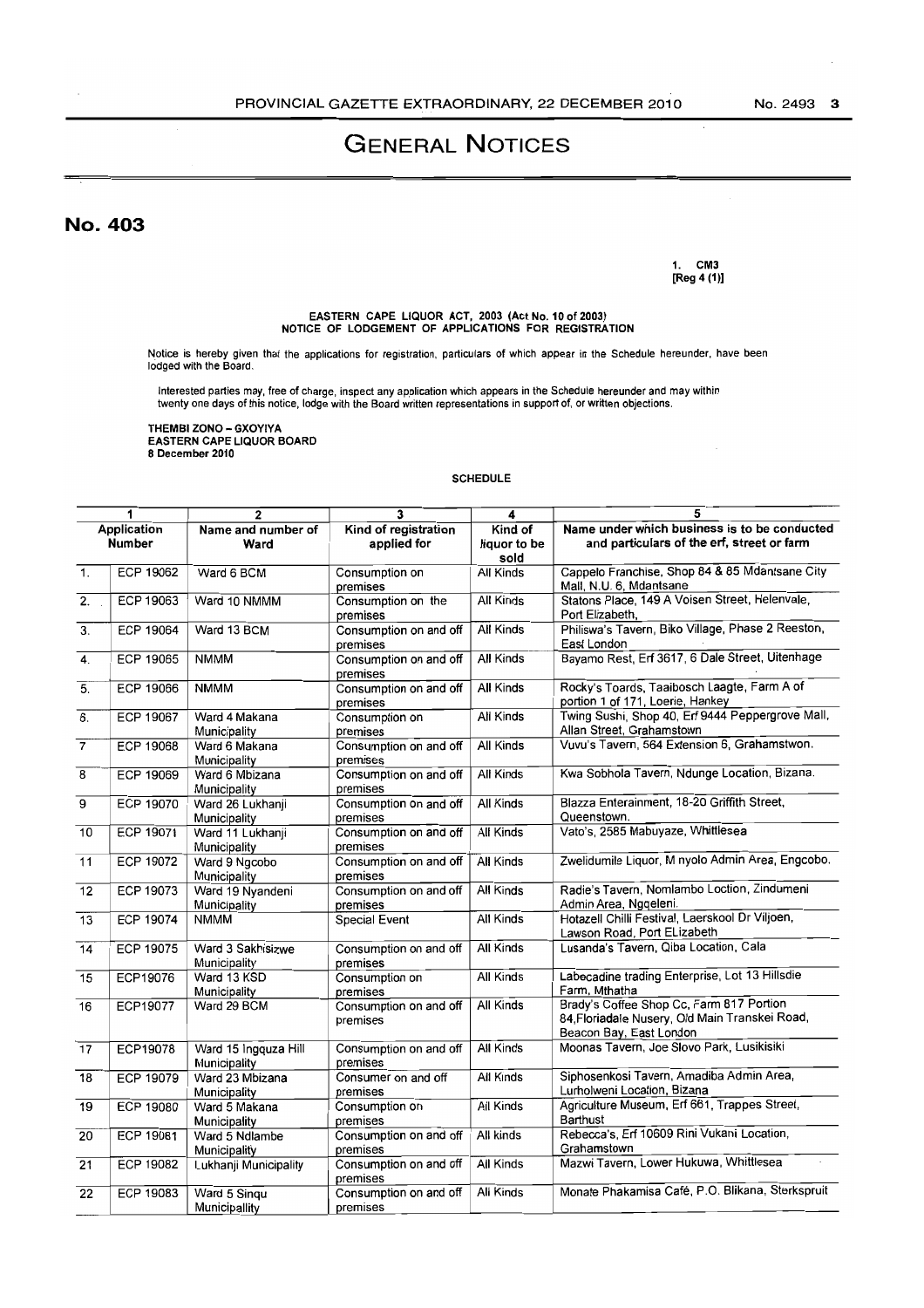# No. 404

### **FORM** 9 [Reg11 (1))

#### EASTERN CAPE LIQUOR ACT, 2003 (Act No. 10 of 2003)

# NOTICE OF LODGEMENT OF APPLICATIONS FOR TRANSFER OF CERTIFICATE OF REGISTRATION

Notice is hereby given that the applications for transfer of certificates of registration. particulars of which appear in the Schedule hereunder, have been lodged with the Board.

Interested parties may, free of charge, inspect any application which appears in the Schedule hereunder and may within twenty one days of this notice, lodge with the Board written representations in support of, or written objections.

THEMBIE ZONO - GXOYIYA EASTERN CAPE LIQUOR BOARD 8 December 2010

#### **SCHEDULE**

|                              |                 | 2                                  | 3                                                                             | 4                                                                                                                  | 5                                                                                      |
|------------------------------|-----------------|------------------------------------|-------------------------------------------------------------------------------|--------------------------------------------------------------------------------------------------------------------|----------------------------------------------------------------------------------------|
| Application<br><b>Number</b> |                 | Name and<br>number of Ward         | Particulars of certificate of<br>registration                                 | <b>Particulars of</b><br>holder of<br>certificate of<br>registration                                               | <b>Particulars of</b><br>prospective holder<br>of certificate of<br>registration       |
|                              | <b>ECP 1872</b> | Ward 23<br>Mbizana<br>Municipality | Bhansela Bottle Store, Erf<br>205 Main Street, Mount<br>Fletcher              | Sipelele Dyantyi,<br>Erf 205 Main Street<br><b>Mount Fletcher</b>                                                  | C.T.F. Beneke, No.80<br><b>High Street, Matatiele</b>                                  |
| 2.                           | <b>ECP 8725</b> | Ward 21 NMMM                       | Bells Tavern, 8681.<br>Mavavana Street, Kwa<br>Zakhele                        | Mabhelandile<br><b>Ngugu, 8681</b><br>Mavavana Street.<br>Kwa Zakhele, Port<br>Elizabeth                           | Langa Lucas Nguqu,<br>8681 Mavavana<br>Street, Kwa Zakhele,<br>Port Elizabeth          |
| 3.                           | ECP 10873       | Ward 1 NMMM                        | Mike's Kitchen, 16<br>Buffelsfontein Road, Moount<br>Pleasant, Port Elizabeth | <b>Phaito Catering</b><br>Enterprise Cc 16.<br><b>Buffelsfontein</b><br>Road, Mount<br>Pleasant, Port<br>Elizabeth | Wholetrade 1194 Cc.<br>16 Buffelsfontein<br>Road, Mount<br>Pleasant, Port<br>Elizabeth |